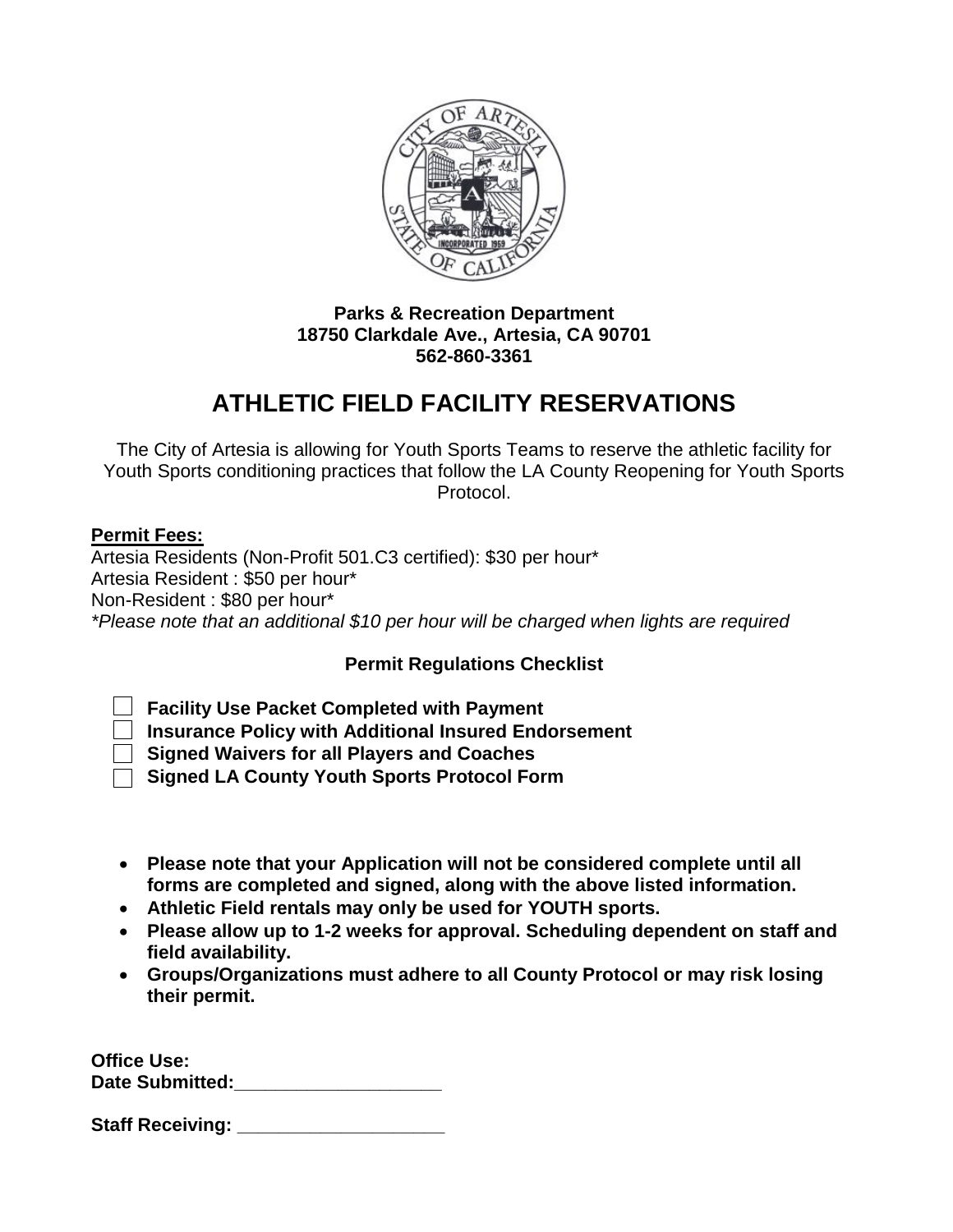

### **CITY OF ARTESIA PARKS & RECREATION COVID-19 PROTOCOL FOR SPORTS FIELD PERMITS**

On August 3, 2020, the California Department of Public Health released the Covid-19 Interim Guidance for Youth Sports. On August 4, 2020, the Los Angeles County Department of Public Health released the Reopening Protocol for Youth Sports Leagues. Those protocols were updated on August 20, 2020. Below are the City of Artesia protocols for sports fields permitting. The City's protocols are consistent with the Los Angeles County Health Officer orders and the Centers For Disease Control (CDC) Considerations for Youth Sports and the State of California DPH Covid-19 Interim Guidance for Youth Sports.

Restrictions:

- Use of sports fields is by permit only.
- Guardians, parents, visitors and spectators must observe physical distancing of six (6) feet at all times (except for members of their household unit).
- Physical distancing of six (6) feet between each player, spectator, and between players and coaches is recommended at all times.
- All players, coaches, family members and visitors are required to wear an appropriate face covering that covers the nose and the mouth at all times, except while eating/drinking, when engaging in heavy physical exertion (while maintaining a distance of 8 feet or greater from others), or engaging in solo physical exertion (such as jogging by one's self).
- Whenever possible, it is ideal that players use their own equipment. Shared equipment should be sanitized in between use
- Shaking hands, high-fives, fist-bumps or other celebratory touching is discouraged.
- Volunteers with the responsibility of cleaning and disinfecting the site during use must be equipped with proper protective equipment, including gloves, eye protection, respiratory protection, and other appropriate protective equipment as required by the product instructions. Cleaning materials must be brought by organization/users, and will not be provided by the City.
- All volunteers/Coaches must be told not to come to the park if sick, or if they are exposed to a person who has COVID-19. Employees understand to follow DPH guidance for self-isolation and quarantine, if applicable.

#### Maintenance Protocols

- Water fountains will not be available for use.
- Routine cleaning of common areas must be implemented by the organization.
- Restrooms will only be open during permit times and will be sanitized daily.
- Any shared equipment should be sanitized between uses.
- Information and instructional signage will be posted throughout parks.

#### Monitoring Protocols

- Coaches and program volunteers must monitor compliance.
- City staff will also be monitoring user groups for compliance.
- Those not adhering to the guidelines will be asked to leave the facility. Permits WILL be revoked for non-compliance. Continued non-compliance will result in future permit privileges being discontinued.
- Participants are expected to leave the facility immediately after use.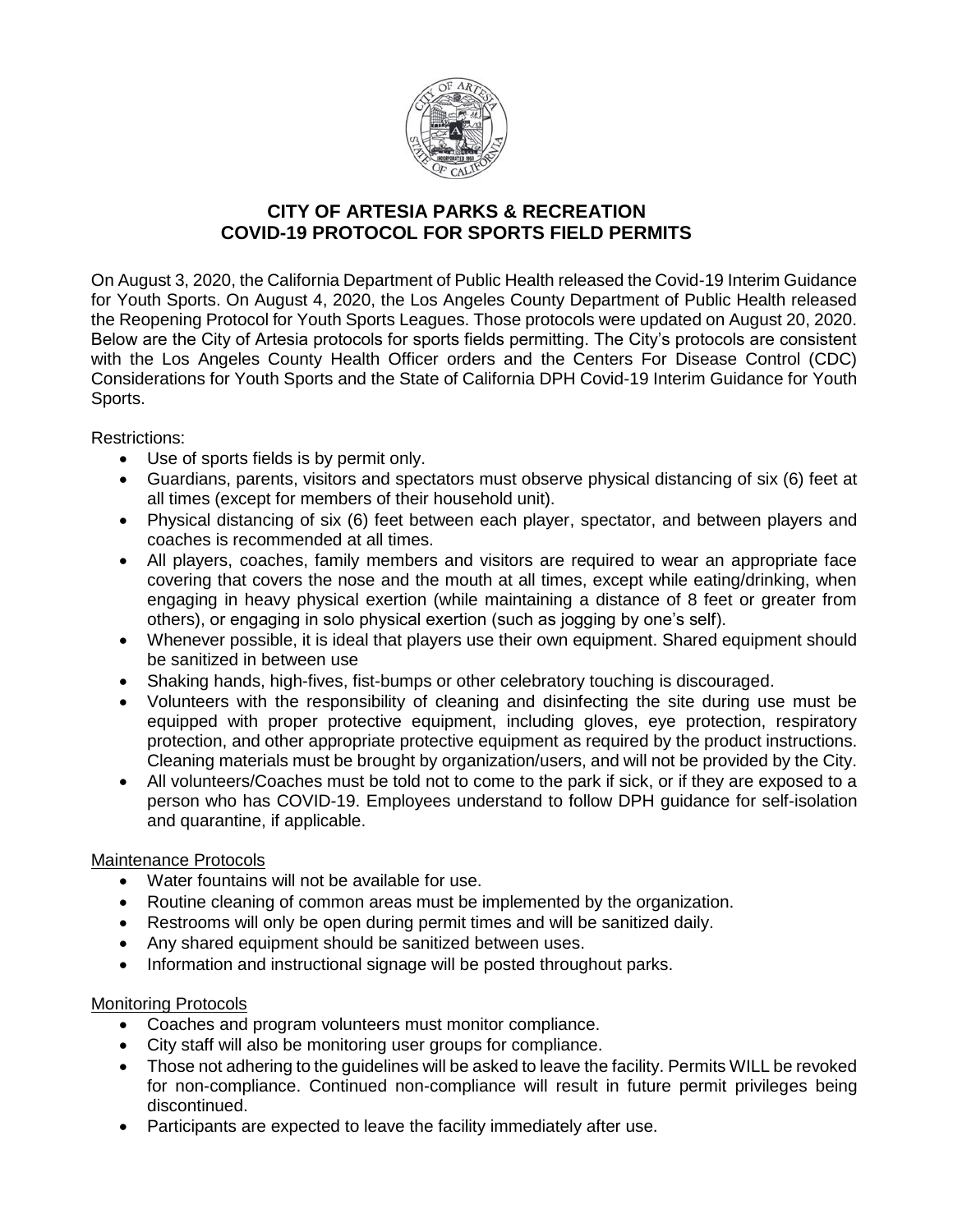#### Permit Process

- Permits are required for the use of sports fields. Field usage is not permitted without a permit.
- An application for a permit must be submitted in person along with full payment of permit fees. The submission of an application does not guarantee that a permit be issued to the organization- fees will be refunded if organization does not qualify for a permit.
- Valid commercial general liability insurance in the amount of \$1,000,000 per occurrence, \$2,000,000 general aggregate, for bodily injury, personal injury, and property damage.

City of Artesia should be listed as Certificate Holder:

City of Artesia 18747 Clarkdale Ave. Artesia, CA 90701

City of Artesia, its officials, officers, employees, agents, and volunteers will be listed as additional insured.

- All activities need to adhere to the Los Angeles County Health Order and Youth Sports Reopening Protocol. Organizations will need to sign off on the County Health Protocols as part of the permit agreement and need to be approved by the Parks & Recreation Management prior to permit being approved.
- All participants will need to sign the City of Artesia Waiver and it must be tuned in along with permit application. No users will be permitted to use the fields if they do not have a signed waiver.
- Upon being informed that one or more employees, coaches, or players test positive for, or has symptoms consistent with COVID-19, the team has a plan or protocol in place to have the individual isolate themselves at home and require the immediate self-quarantine of all coaches/volunteers/employees that had a workplace exposure to the case(s). The team or league's plan should consider a protocol for all quarantined individuals to have access to or be tested for COVID19 in order to determine whether there have been additional exposures, which may require additional COVID-19 control measures.
	- $\circ$  In the event that 3 or more cases are identified among the members of the youth sports team within a span of 14 days, the coach or league should report this outbreak to the Department of Public Health at (888) 397-3993 or (213) 240-7821.
- Please allow up to two (2) weeks processing time.

For more information, please contact the Parks and Recreation Department at (562) 860-3361, visit our website at [www.cityofartesia.us,](http://www.cityofartesia.us/) or send an email to [recreation@cityofartesia.us](mailto:recreation@cityofartesia.us)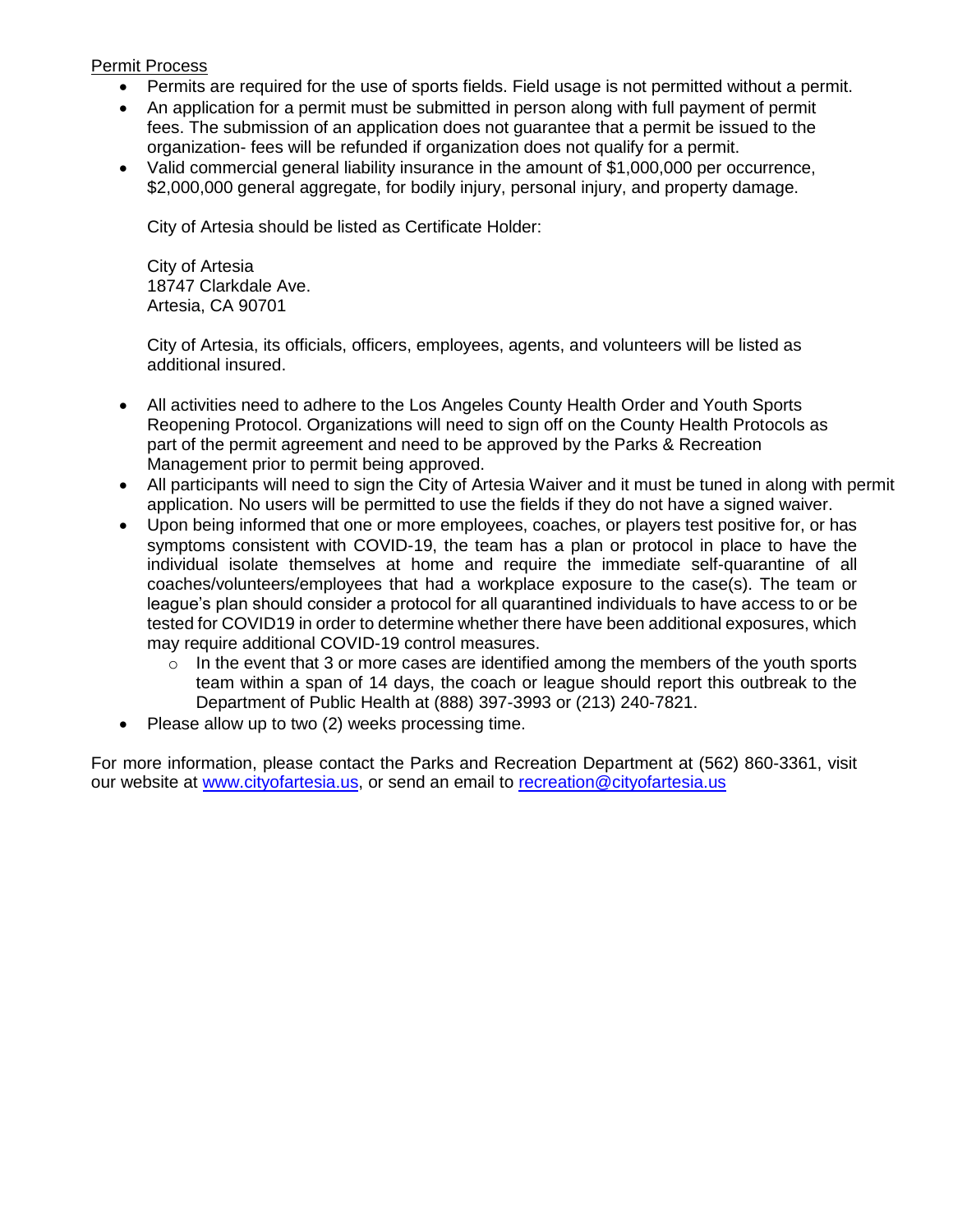

 $\overline{a}$ 

 $\overline{a}$ 

# **CITY OF ARTESIA FACILITY USE APPLICATION AND PERMIT**

Parks and Recreation Department-18750 Clarkdale Avenue, Artesia, California 90701

(562) 860-3361 Fax (562) 860-0750

www.cityofartesia.us

| Telephone:                                                                                                 | Name of Applicant:<br>Mailing Address:<br><u> 1989 - Johann Barn, mars ann an t-Amhain an t-Amhain an t-Amhain an t-Amhain an t-Amhain an t-Amhain an t-Amh</u> | Name of Organization:<br><u> 1989 - Johann Barbara, martxa alemaniar arg</u><br>Mailing Address:<br>Telephone: |                                                                                                |                                                                           |  |  |  |
|------------------------------------------------------------------------------------------------------------|-----------------------------------------------------------------------------------------------------------------------------------------------------------------|----------------------------------------------------------------------------------------------------------------|------------------------------------------------------------------------------------------------|---------------------------------------------------------------------------|--|--|--|
| $\Box$ Resident                                                                                            | □ Non Resident                                                                                                                                                  | $\Box$ Non Resident $\Box$ Non Profit<br>Resident<br>$\Box$                                                    |                                                                                                |                                                                           |  |  |  |
| Albert O. Little Community Center Artesia Park<br>18750 Clarkdale Avenue<br>(562) 860-3361                 |                                                                                                                                                                 |                                                                                                                | N. Artesia Community Center A.J. Padelford Park<br>11870 169 Street, Artesia<br>(562) 407-1723 |                                                                           |  |  |  |
| $\Box$                                                                                                     | Entire Hall (300)                                                                                                                                               | □                                                                                                              |                                                                                                | All Purpose Room (120)                                                    |  |  |  |
| $\Box$                                                                                                     | East Auditorium (150)                                                                                                                                           | □                                                                                                              | Kitchen                                                                                        |                                                                           |  |  |  |
| $\Box$                                                                                                     | Southeast Auditorium (75)                                                                                                                                       | $\Box$<br>Classroom (Circle one or more: A/B/C) (20)                                                           |                                                                                                |                                                                           |  |  |  |
| $\Box$                                                                                                     | West Auditorium with stage (150)                                                                                                                                | Field - Sports<br>□                                                                                            |                                                                                                |                                                                           |  |  |  |
| $\Box$                                                                                                     | Meeting Room (Circle One: A or B) (40)                                                                                                                          | $\Box$                                                                                                         |                                                                                                | Field - Non-Sports                                                        |  |  |  |
| $\Box$                                                                                                     | Outdoor Field Area - Sports                                                                                                                                     | <b>Basketball Court</b><br>□                                                                                   |                                                                                                |                                                                           |  |  |  |
| $\Box$                                                                                                     | Outdoor Field Area - Non-Sports                                                                                                                                 | <b>Picnic Shelter</b><br>$\Box$                                                                                |                                                                                                |                                                                           |  |  |  |
| $\Box$                                                                                                     | Sports Courts (Circle One: Basketball/ Tennis/ Soccer)                                                                                                          | □<br><b>Outdoor Field Area</b>                                                                                 |                                                                                                |                                                                           |  |  |  |
| $\Box$                                                                                                     | <b>Picnic Shelter</b>                                                                                                                                           |                                                                                                                |                                                                                                |                                                                           |  |  |  |
| $\Box$                                                                                                     | Unsheltered picnic area                                                                                                                                         |                                                                                                                |                                                                                                |                                                                           |  |  |  |
| $\Box$                                                                                                     | Baseball Diamond (Circle one or more: 1/2/3/4/5/6)                                                                                                              |                                                                                                                |                                                                                                |                                                                           |  |  |  |
| $\Box$                                                                                                     | <b>Batting Cage</b>                                                                                                                                             |                                                                                                                |                                                                                                |                                                                           |  |  |  |
|                                                                                                            | Equipment/Services:                                                                                                                                             | <b>Other Facilities</b>                                                                                        |                                                                                                |                                                                           |  |  |  |
| $\Box$                                                                                                     | Table No. __________ Round __________ Rectangular                                                                                                               |                                                                                                                |                                                                                                | Note: closures require separate City Council approval (see Condition 12). |  |  |  |
| $\Box$                                                                                                     | Chairs No. _____                                                                                                                                                | $\Box$                                                                                                         |                                                                                                |                                                                           |  |  |  |
| □                                                                                                          | <b>Bases</b>                                                                                                                                                    | $\Box$                                                                                                         |                                                                                                |                                                                           |  |  |  |
| $\Box$                                                                                                     | Lights for fields or courts                                                                                                                                     | $\Box$                                                                                                         |                                                                                                |                                                                           |  |  |  |
| $\Box$                                                                                                     | Staff for field preparation                                                                                                                                     |                                                                                                                |                                                                                                |                                                                           |  |  |  |
| <b>Nature of Event:</b><br>(Events of 300+participants are subject to special permits and additional fees) |                                                                                                                                                                 |                                                                                                                |                                                                                                | Date(s) Required:<br>Time (include Set Up/Clean Up):                      |  |  |  |

Set Up: \_\_\_\_\_ a.m./pm to \_\_\_\_\_ a.m./p/m

Event: \_\_\_\_\_ a.m./pm to \_\_\_\_\_ a.m./p/m

Clean Up: \_\_\_\_\_ a.m./pm to \_\_\_\_\_ a.m./p/m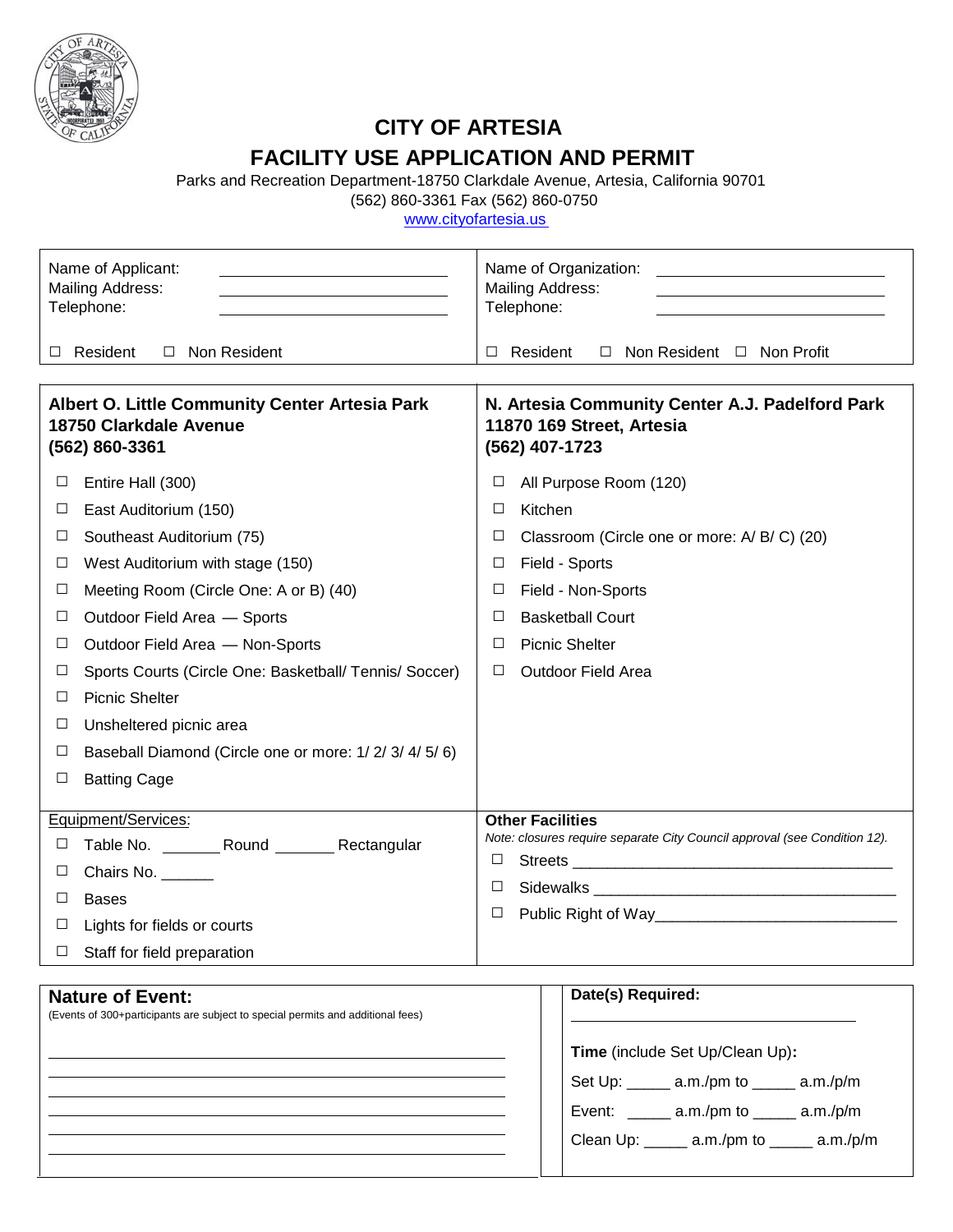| <b>Estimated Attendance:</b>                                                                                                                                                                                                   |                                                         | Adults                        |                                    |             | Youth (12-18 years)   |                              | Children.                                                                                                                                                                                                                                                                                                           |
|--------------------------------------------------------------------------------------------------------------------------------------------------------------------------------------------------------------------------------|---------------------------------------------------------|-------------------------------|------------------------------------|-------------|-----------------------|------------------------------|---------------------------------------------------------------------------------------------------------------------------------------------------------------------------------------------------------------------------------------------------------------------------------------------------------------------|
| Open to the Public $\Box$                                                                                                                                                                                                      | No<br>Yes $\Box$                                        |                               |                                    |             |                       |                              |                                                                                                                                                                                                                                                                                                                     |
| Fundraising Event <sub>D</sub>                                                                                                                                                                                                 | Yes $\Box$<br>No                                        |                               | If yes, how will proceeds be used? |             |                       |                              |                                                                                                                                                                                                                                                                                                                     |
|                                                                                                                                                                                                                                |                                                         |                               |                                    |             |                       |                              |                                                                                                                                                                                                                                                                                                                     |
|                                                                                                                                                                                                                                |                                                         |                               |                                    |             |                       |                              |                                                                                                                                                                                                                                                                                                                     |
| Entertainment $\Box$<br>Yes $\Box$                                                                                                                                                                                             | No $\square$                                            |                               | Band $\Box$                        | $DJ$ $\Box$ |                       | Radio/CD Player <sub>D</sub> | Other:                                                                                                                                                                                                                                                                                                              |
| Catering $\Box$<br>Yes $\Box$                                                                                                                                                                                                  | No                                                      |                               |                                    |             |                       |                              |                                                                                                                                                                                                                                                                                                                     |
| Caterer information:                                                                                                                                                                                                           | Company Name:                                           |                               |                                    |             |                       |                              |                                                                                                                                                                                                                                                                                                                     |
|                                                                                                                                                                                                                                | Address:                                                |                               |                                    |             |                       |                              |                                                                                                                                                                                                                                                                                                                     |
|                                                                                                                                                                                                                                | Telephone:<br><b>City Business Number:</b>              |                               |                                    |             |                       |                              |                                                                                                                                                                                                                                                                                                                     |
|                                                                                                                                                                                                                                |                                                         |                               |                                    |             |                       |                              |                                                                                                                                                                                                                                                                                                                     |
|                                                                                                                                                                                                                                |                                                         |                               |                                    |             |                       |                              |                                                                                                                                                                                                                                                                                                                     |
|                                                                                                                                                                                                                                |                                                         |                               |                                    |             |                       |                              |                                                                                                                                                                                                                                                                                                                     |
|                                                                                                                                                                                                                                |                                                         |                               |                                    |             |                       |                              | I, the undersigned, on behalf of the above organization, do hereby agree to indemnify and hold harmless the City of                                                                                                                                                                                                 |
|                                                                                                                                                                                                                                |                                                         |                               |                                    |             |                       |                              | Artesia, any other officers, agents, or employees from any liability, claim, or action for damages resulting from, or in any                                                                                                                                                                                        |
|                                                                                                                                                                                                                                |                                                         |                               |                                    |             |                       |                              | way arising out of the use of the facility or equipment, and will agree to abide by and enforce all rules, regulations, and                                                                                                                                                                                         |
| policies governing the facility as set forth by the City of Artesia. Said applicant will accept all responsibility for any                                                                                                     |                                                         |                               |                                    |             |                       |                              |                                                                                                                                                                                                                                                                                                                     |
|                                                                                                                                                                                                                                |                                                         |                               |                                    |             |                       |                              | damages to premises, furniture, equipment, grounds resulting from use of the facility. I have read and agree to comply                                                                                                                                                                                              |
|                                                                                                                                                                                                                                |                                                         |                               |                                    |             |                       |                              | with the Facility Use Regulations, the Conditions of Facility Use and the Cancellation Policy. Any false or misleading                                                                                                                                                                                              |
|                                                                                                                                                                                                                                |                                                         |                               |                                    |             |                       |                              | information or failure to comply with the Facility Use Regulations and the Conditions of Facility Use shall be grounds for                                                                                                                                                                                          |
|                                                                                                                                                                                                                                |                                                         |                               |                                    |             |                       |                              | denying this application, cancelling the reservation or revoking the permit in accordance with the terms of the Facility Use                                                                                                                                                                                        |
| Regulations.                                                                                                                                                                                                                   |                                                         |                               |                                    |             |                       |                              |                                                                                                                                                                                                                                                                                                                     |
|                                                                                                                                                                                                                                |                                                         |                               |                                    |             |                       |                              |                                                                                                                                                                                                                                                                                                                     |
| Signature of Applicant:                                                                                                                                                                                                        | <u> 1989 - Johann Stoff, amerikansk politiker (</u>     |                               |                                    |             |                       | Date:                        |                                                                                                                                                                                                                                                                                                                     |
|                                                                                                                                                                                                                                |                                                         |                               |                                    |             |                       |                              |                                                                                                                                                                                                                                                                                                                     |
|                                                                                                                                                                                                                                |                                                         |                               |                                    |             |                       |                              |                                                                                                                                                                                                                                                                                                                     |
|                                                                                                                                                                                                                                |                                                         |                               | <b>OFFICE USE ONLY</b>             |             |                       |                              |                                                                                                                                                                                                                                                                                                                     |
|                                                                                                                                                                                                                                |                                                         |                               |                                    |             |                       |                              |                                                                                                                                                                                                                                                                                                                     |
|                                                                                                                                                                                                                                |                                                         |                               |                                    |             |                       |                              |                                                                                                                                                                                                                                                                                                                     |
| <b>APPROVED</b><br>□                                                                                                                                                                                                           | $\Box$ DENIED                                           | <b>SIGNATURE</b>              |                                    |             |                       |                              | <b>DATE</b>                                                                                                                                                                                                                                                                                                         |
|                                                                                                                                                                                                                                |                                                         |                               |                                    |             |                       |                              |                                                                                                                                                                                                                                                                                                                     |
|                                                                                                                                                                                                                                |                                                         |                               |                                    |             |                       |                              |                                                                                                                                                                                                                                                                                                                     |
| Resident * Non Resident *                                                                                                                                                                                                      |                                                         |                               |                                    |             |                       |                              |                                                                                                                                                                                                                                                                                                                     |
|                                                                                                                                                                                                                                |                                                         |                               |                                    |             |                       |                              |                                                                                                                                                                                                                                                                                                                     |
| <b>Security Deposit</b>                                                                                                                                                                                                        |                                                         |                               |                                    |             |                       |                              |                                                                                                                                                                                                                                                                                                                     |
| <b>Insurance Fee</b>                                                                                                                                                                                                           |                                                         |                               |                                    |             |                       |                              |                                                                                                                                                                                                                                                                                                                     |
| Hourly Fee                                                                                                                                                                                                                     |                                                         | $\text{S}$ x $\text{Hour(s)}$ |                                    |             |                       |                              | $\frac{1}{2}$ $\frac{1}{2}$ $\frac{1}{2}$ $\frac{1}{2}$ $\frac{1}{2}$ $\frac{1}{2}$ $\frac{1}{2}$ $\frac{1}{2}$ $\frac{1}{2}$ $\frac{1}{2}$ $\frac{1}{2}$ $\frac{1}{2}$ $\frac{1}{2}$ $\frac{1}{2}$ $\frac{1}{2}$ $\frac{1}{2}$ $\frac{1}{2}$ $\frac{1}{2}$ $\frac{1}{2}$ $\frac{1}{2}$ $\frac{1}{2}$ $\frac{1}{2}$ |
| <b>Recreation Staff</b>                                                                                                                                                                                                        | $\frac{1}{2}$                                           |                               |                                    |             | x Staff x             | Hours                        | $\frac{1}{2}$ $\frac{1}{2}$ $\frac{1}{2}$ $\frac{1}{2}$ $\frac{1}{2}$ $\frac{1}{2}$ $\frac{1}{2}$ $\frac{1}{2}$ $\frac{1}{2}$ $\frac{1}{2}$ $\frac{1}{2}$ $\frac{1}{2}$ $\frac{1}{2}$ $\frac{1}{2}$ $\frac{1}{2}$ $\frac{1}{2}$ $\frac{1}{2}$ $\frac{1}{2}$ $\frac{1}{2}$ $\frac{1}{2}$ $\frac{1}{2}$ $\frac{1}{2}$ |
| Maintenance Staff                                                                                                                                                                                                              | $\frac{1}{2}$                                           |                               | $x \sim$                           |             | Staff x $\frac{1}{2}$ | Hours                        | $\frac{1}{2}$ $\frac{1}{2}$ $\frac{1}{2}$ $\frac{1}{2}$ $\frac{1}{2}$ $\frac{1}{2}$ $\frac{1}{2}$ $\frac{1}{2}$ $\frac{1}{2}$ $\frac{1}{2}$ $\frac{1}{2}$ $\frac{1}{2}$ $\frac{1}{2}$ $\frac{1}{2}$ $\frac{1}{2}$ $\frac{1}{2}$ $\frac{1}{2}$ $\frac{1}{2}$ $\frac{1}{2}$ $\frac{1}{2}$ $\frac{1}{2}$ $\frac{1}{2}$ |
|                                                                                                                                                                                                                                |                                                         |                               |                                    |             |                       |                              |                                                                                                                                                                                                                                                                                                                     |
| Sheriff/Security                                                                                                                                                                                                               | $\sim$                                                  |                               |                                    |             | x Officer(s) x Hours  |                              | $\frac{1}{2}$                                                                                                                                                                                                                                                                                                       |
|                                                                                                                                                                                                                                |                                                         |                               |                                    |             |                       |                              |                                                                                                                                                                                                                                                                                                                     |
|                                                                                                                                                                                                                                |                                                         |                               |                                    |             |                       | <b>TOTAL</b>                 |                                                                                                                                                                                                                                                                                                                     |
| <b>SECURITY DEPOSIT</b>                                                                                                                                                                                                        | Date _____________ Receipt _________ Payment \$ _______ |                               |                                    |             |                       |                              | Balance \$ ________________________                                                                                                                                                                                                                                                                                 |
| <b>PAYMENT</b>                                                                                                                                                                                                                 | Date ____________ Receipt ________ Payment \$ _______   |                               |                                    |             |                       |                              | Balance \$                                                                                                                                                                                                                                                                                                          |
|                                                                                                                                                                                                                                |                                                         |                               |                                    |             |                       |                              |                                                                                                                                                                                                                                                                                                                     |
|                                                                                                                                                                                                                                |                                                         |                               |                                    |             |                       |                              |                                                                                                                                                                                                                                                                                                                     |
|                                                                                                                                                                                                                                |                                                         |                               |                                    |             |                       |                              |                                                                                                                                                                                                                                                                                                                     |
|                                                                                                                                                                                                                                |                                                         |                               |                                    |             |                       |                              |                                                                                                                                                                                                                                                                                                                     |
| n Calendar n Public Safety network of Letter n and Dermit n and Dermit n and Dermit n and Dermit n and Dermit n and Dermit n and Dermit n and Dermit n and Dermit n and Dermit n and Dermit n and Dermit n and Dermit n and De |                                                         |                               |                                    |             |                       |                              |                                                                                                                                                                                                                                                                                                                     |
| Additional City Obligations and Duties for Event:                                                                                                                                                                              |                                                         |                               |                                    |             |                       |                              |                                                                                                                                                                                                                                                                                                                     |
|                                                                                                                                                                                                                                |                                                         |                               |                                    |             |                       |                              |                                                                                                                                                                                                                                                                                                                     |
|                                                                                                                                                                                                                                |                                                         |                               |                                    |             |                       |                              |                                                                                                                                                                                                                                                                                                                     |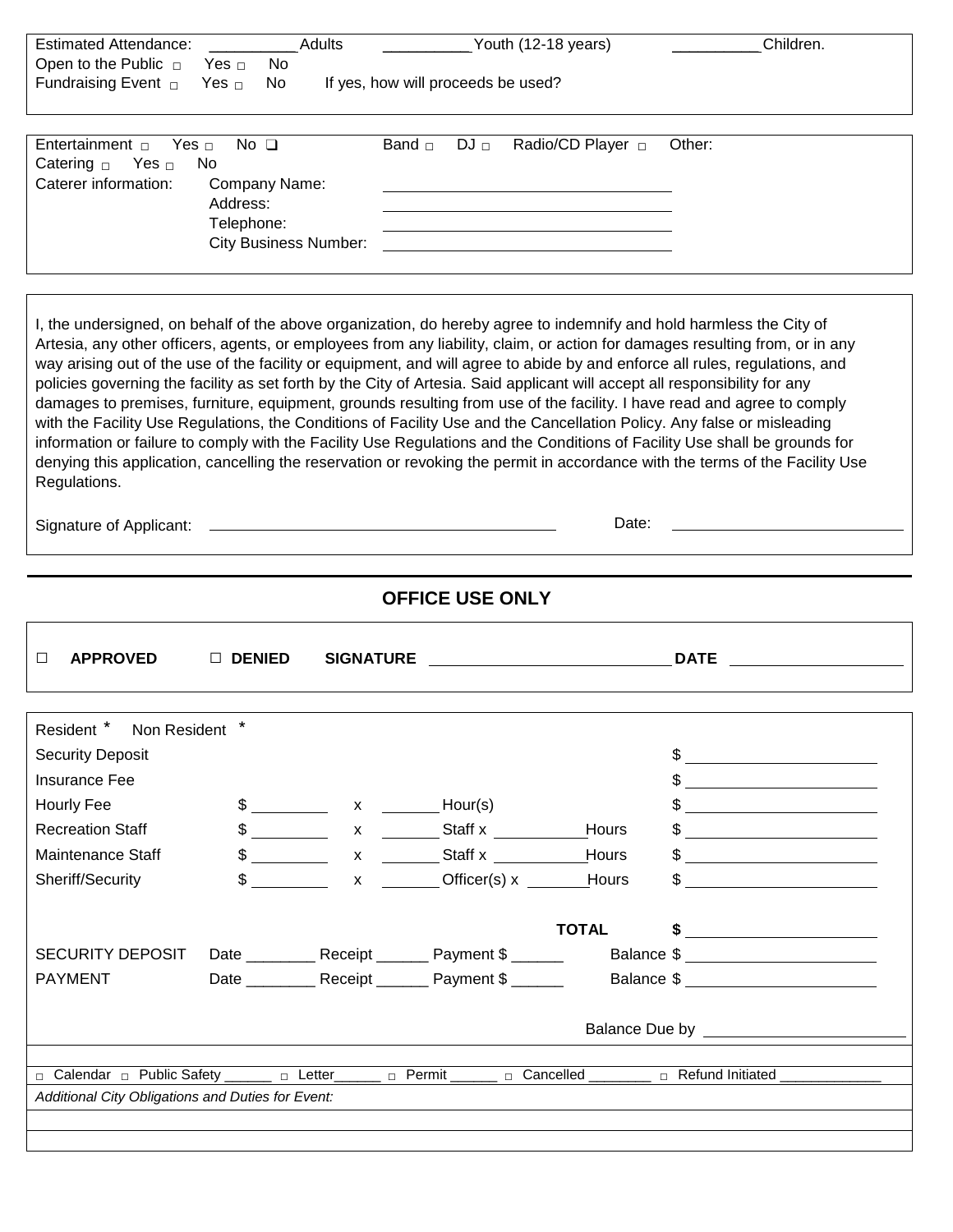

#### **COVID-19 ADULT WAIVER, RELEASE, HOLD HARMLESS, AND AGREEMENT NOT TO SUE**

I, \_\_\_\_\_\_\_\_\_\_\_\_\_\_\_\_\_\_\_\_\_\_ (FULL NAME), fully understand that my participation in the \_\_\_\_\_\_\_\_\_\_\_\_\_\_\_\_\_\_\_\_\_\_

(hereinafter "event/class") exposes me to the risk of personal injury, death, communicable diseases, illnesses, viruses, or property damage. I hereby acknowledge that I am voluntarily participating in this event/class and agree to assume any such risks.

I hereby release, discharge and agree not to sue City of Artesia, its officers, and employees for any injury, death or damage to or loss of personal property arising out of, or in connection with, my participation in the event/class from whatever cause, including the active or passive negligence of the City of Artesia, its officers, and employees or any other participants in the event/class. The parties to this AGREEMENT understand that this document is not intended to release any party from any act or omission of "gross negligence," as that term is used in applicable case law and/or statutory provision.

I authorize the City of Artesia personnel, any hospital or emergency medical facility and the registered physicians licensed under the provisions of the medical staff of the facility, to perform any diagnosis or treatment necessary during my care. I will accept responsibility for the payment of any and all treatment provided therein including emergency rescue services.

In consideration for being permitted to participate in the event/class, I hereby agree, for myself, my heirs, administrators, executors and assigns, that I shall indemnify and hold harmless the City of Artesia, its officers, and employees from any and all claims, demands actions or suits arising out of or in connection with my participation in the event/class held at the City of Artesia.

I HAVE CAREFULLY READ THIS RELEASE, HOLD HARMLESS AND AGREEMENT NOT TO SUE AND FULLY UN-DERSTAND ITS CONTENTS. I AM AWARE THAT IT IS A FULL RELEASE OF ALL LIABILITY AND SIGN IT ON MY OWN FREE WILL.

Date

**Signature** 

\_\_\_\_\_\_\_\_\_\_\_\_\_\_\_\_\_\_\_\_\_\_\_\_\_\_\_

\_\_\_\_\_\_\_\_\_\_\_\_\_\_\_\_\_\_\_\_\_\_\_\_\_\_\_\_\_\_\_\_\_\_\_\_\_\_\_\_\_\_\_\_\_\_\_\_\_\_\_